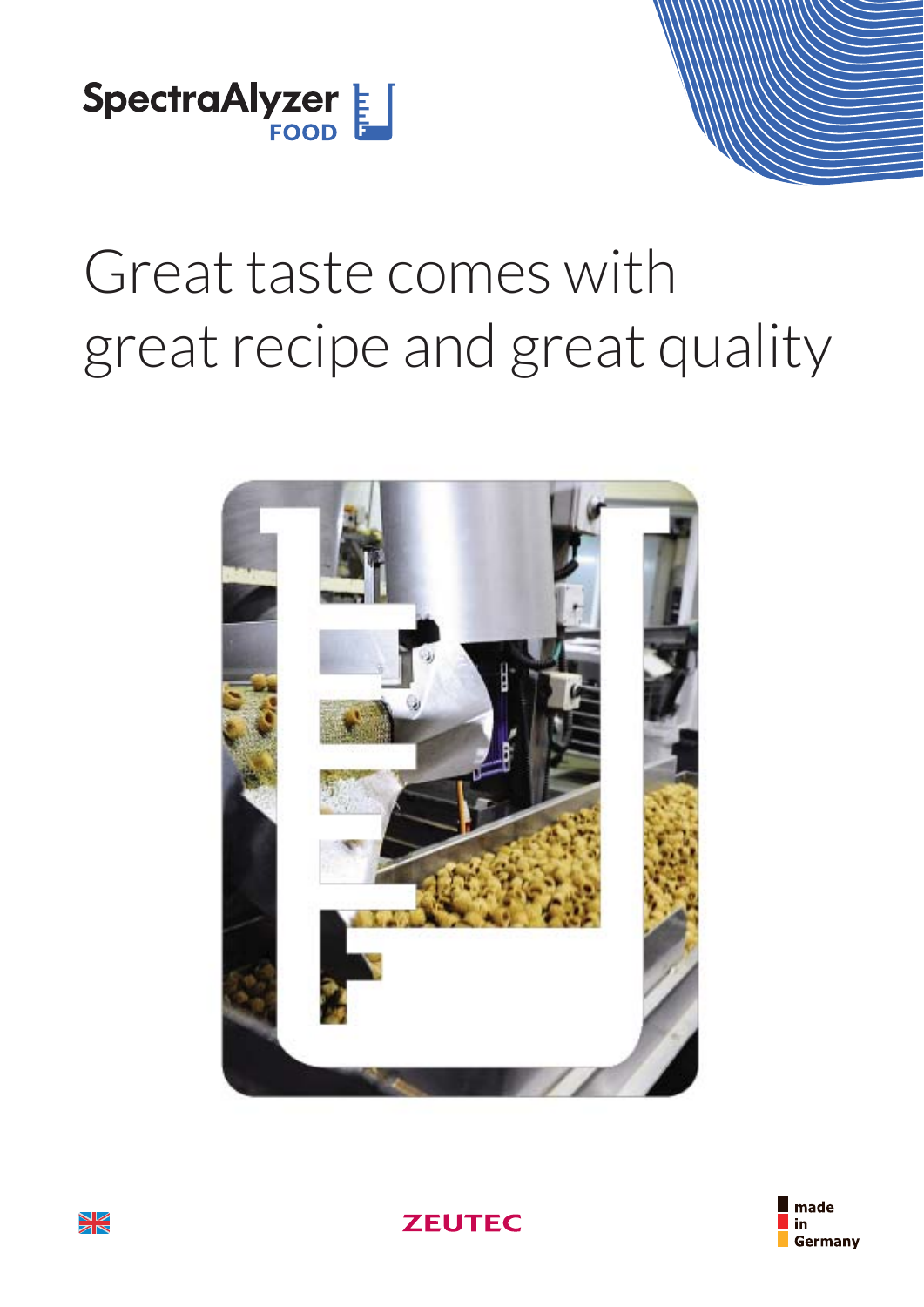# What it does for you

The **SpectraAlyzer FOOD** – Food Analysis Instrument, is the ideal solution for routine analysis of major quality parameters during food production.

In modern food quality control operations, reliable and accurate food analysis solutions are necessary to provide customers with products of highest and – what is most important – consistent quality. In order to be most competitive in the world market, consistent high yields, **top food quality control and low production costs** are the objectives that need to be achieved.

#### **Designed as a modular system, the SpectraAlyzer FOOD solution presents the analytical results of these major quality parameters within 45 seconds:**

**·** e.g. moisture, protein, fat, gluten and many others

There is no need to manually condition the sample and extra reagents do not have to be used so this analyzer solution provides **highly accurate quality control parameters** at no extra cost.

As a stand alone system the SpectraAlyzer FOOD can be operated very easily and intuitively - even close to the production line. The rugged construction and unique optical sample/reference setup ensures reliable operation in environments with fluctuating temperatures, vibrations and dust.

**The SpectraAlyzer FOOD analyzer** comes with many ready to use calibrations and a powerful software package to facilitate calibration fine tuning, extensive and automated logging as well as database storage of the analytical results on the analyzer, within the factory' intranet and/or the internet.

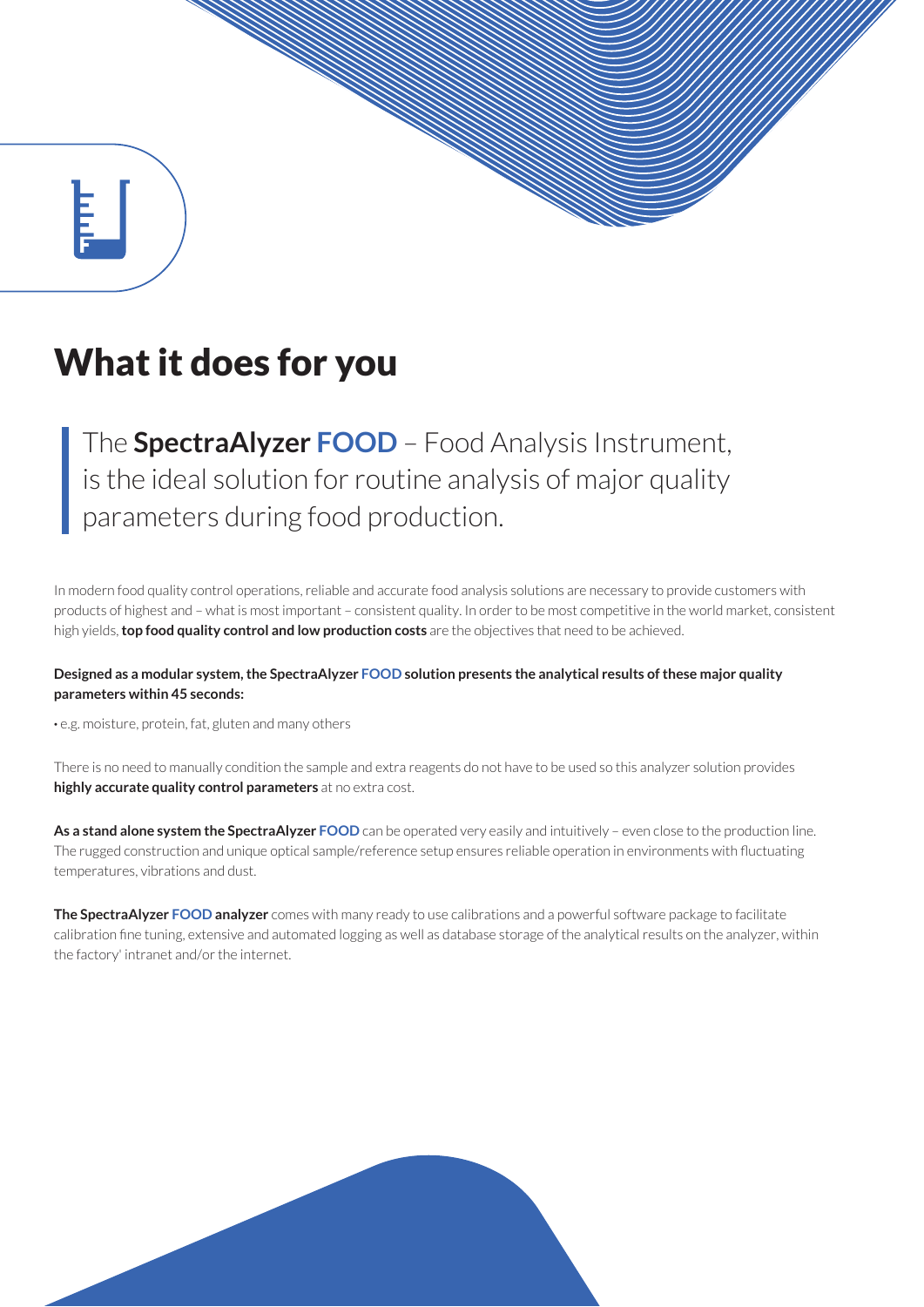# Key features



#### **Versatile sample presentation**

with closed, open, viscous and slide cups for powders, pastes, slurries and liquids.



#### **Many mathematical models**

for all kind of products included for quick calibration models installation and start-up.



#### **NIR sample / reference technology**

like all SpectraAlyzer instruments for high sensitive and long term stable measurements.



#### **Touch user interface**

and intrinsically mounted glass touch for straight forward hygienic instrument operation.



**Compact design** optimised for bench top or at-line application.





#### **Web server connectivity** for direct instrument access via LAN and internet from anywhere, any time.

**User friendly** sample presentation and easy to operate.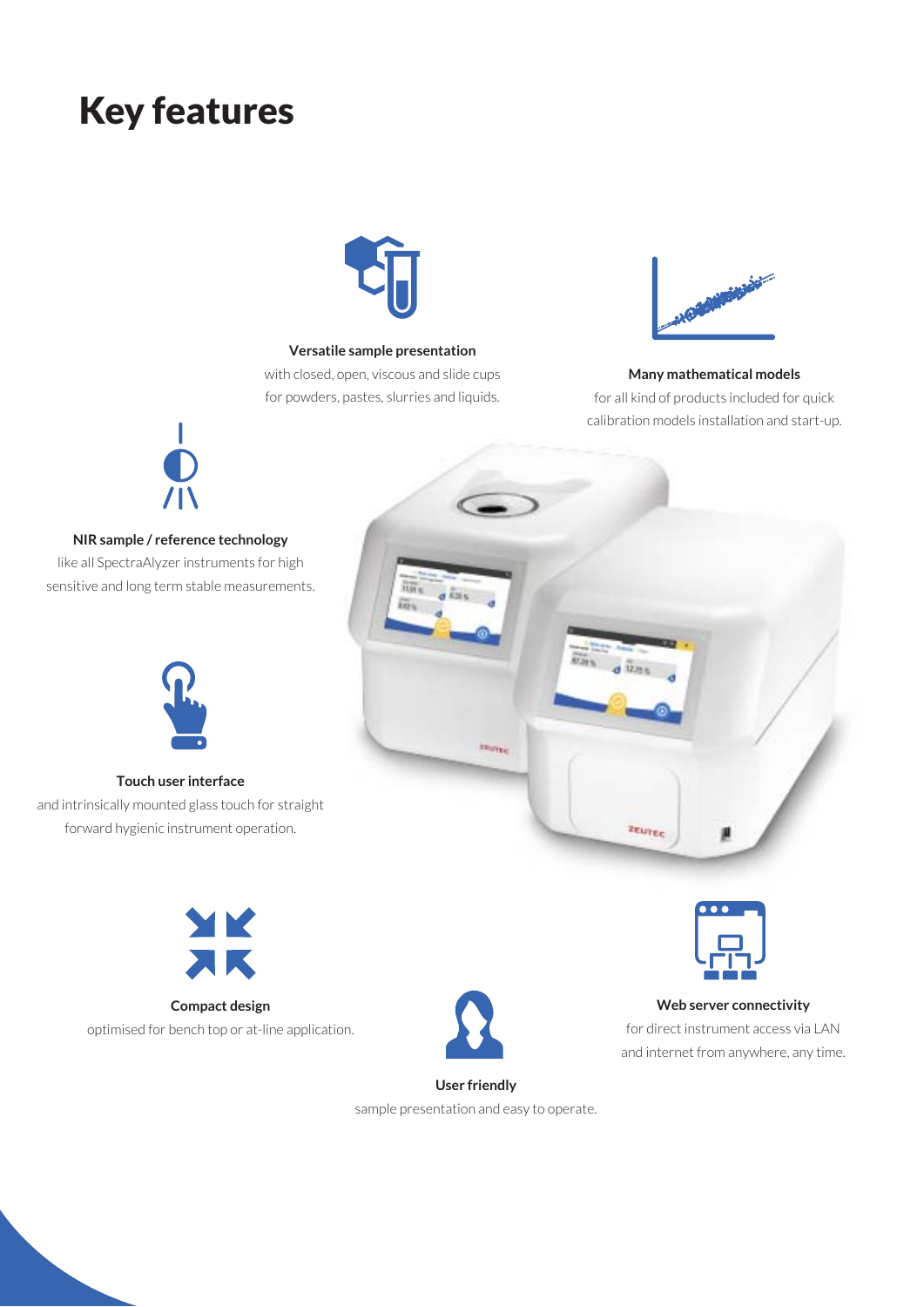# Online Electronic Lab Logbook

- **·** Full sample and analytical results history
- **·** Filter results by time or sample name
- **·** Search for samples
- **·** Export to Application Worx
- **·** Copy, print or save (PDF / Excel) samples

|   |                     | been the two                                    |                    |                     |                    |
|---|---------------------|-------------------------------------------------|--------------------|---------------------|--------------------|
| ÷ |                     |                                                 |                    |                     |                    |
|   |                     | <b>CONTRACTOR</b>                               |                    |                     |                    |
|   |                     |                                                 |                    |                     |                    |
|   |                     | OR RECK                                         |                    |                     |                    |
|   | <b>Board Street</b> |                                                 | ÷                  |                     |                    |
|   | Total I             |                                                 |                    |                     |                    |
|   | ×<br>$\sim$         |                                                 |                    |                     |                    |
|   | ٠                   |                                                 |                    |                     |                    |
|   |                     | .                                               |                    |                     |                    |
|   |                     |                                                 |                    |                     |                    |
|   |                     |                                                 |                    |                     |                    |
|   |                     |                                                 |                    |                     | <b>House</b>       |
|   | <b>Side of</b>      | ۰<br><b>COMMERCIAL</b>                          |                    |                     |                    |
|   | $-1$                | ٠<br><b>Security</b>                            | <b>Business</b>    | ٠<br>Three areas    | t.<br>$\mathbb{R}$ |
|   |                     |                                                 |                    |                     |                    |
|   | ٠                   | HANG GALLER                                     | irai.              | <b>WITE</b>         |                    |
|   | ٠                   | record in an wall                               | $+11$              | $11 - 14$           |                    |
|   | ٠                   | HER, LEW                                        | 443                | $= -1$              |                    |
|   | ٠                   | and the                                         | $+11$              | vr<br>$+1$          | $\cdots$           |
|   | $\rightarrow$       | ---                                             | -                  |                     | --                 |
|   | $\rightarrow$       | <b>HERE STAGE</b>                               | 19.93              | $= -1$              | 249938411414       |
|   | w<br>$\equiv$       | <b>Contractor</b><br><b>CORN FROM</b>           | <b>Links</b><br>15 | ò.<br>$\frac{1}{2}$ |                    |
|   | $\equiv$            | <b>All Street</b><br><b>HERE REVEN</b>          | دعه<br>1 star      | . .<br>$1 - 14$     | ×                  |
|   | n.                  | <b>Common Librar</b>                            | <b>SERVICE</b>     | - -                 |                    |
|   |                     | <b>Contract Contract</b><br><b>HATAL ARTIST</b> | œ<br>48.34         | m<br>37.74          |                    |
|   |                     |                                                 |                    |                     | ı<br><b>State</b>  |
|   | ٠                   |                                                 |                    |                     |                    |

|        | <b>BUILDE DE DE</b>                                                                                                                                 |
|--------|-----------------------------------------------------------------------------------------------------------------------------------------------------|
| ZEUTEC | 金庫<br>$\blacksquare$                                                                                                                                |
|        | Artes   Art   Flo                                                                                                                                   |
|        | -                                                                                                                                                   |
|        | Price and Minister of Constitutions                                                                                                                 |
|        | ٠<br>w<br><b>Barbara</b><br>लाम<br>.<br><b>COLLECTION</b><br>٠<br>v<br>÷<br>$\overline{a}$<br>ŀ<br>n.<br>÷<br>ĸ<br>$-0.01$<br>ю<br>٠<br>E<br>B<br>٠ |
|        | ٠<br>$-1$<br>$\frac{1}{2}$<br><br><b>COMPANY</b><br>$\frac{1}{2}$<br>т<br>$\cdots$<br>$-$<br>- 1<br><b>Times balley</b><br>Q.                       |

- **·** Plot multiple properties as graph
- **·** Select / deselect different properties

- **·** Calibration management
- **·** Import feature for new / updated calibrations

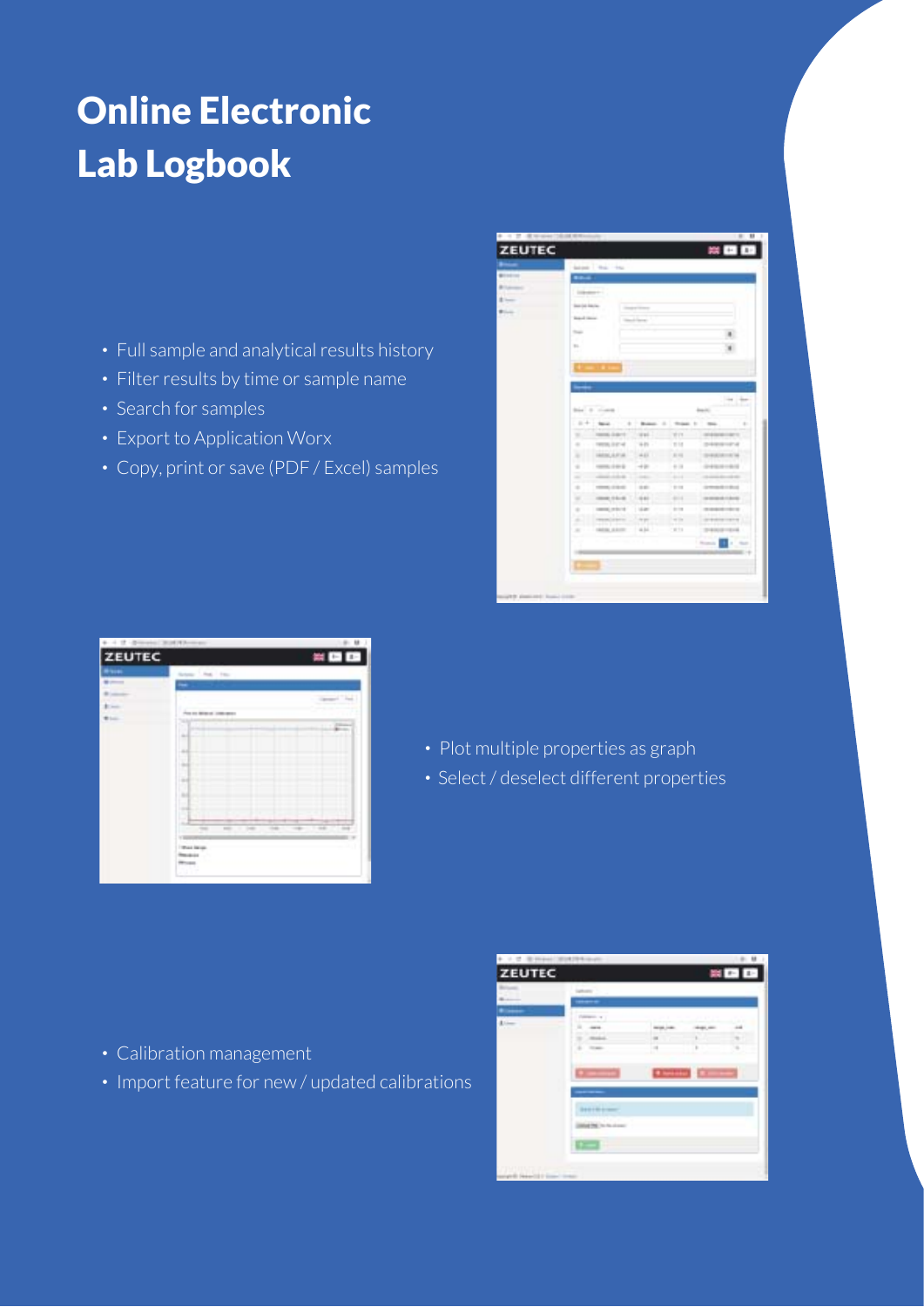# Production process flow diagrams

### Chocolate production process

**1**



### **Incoming material**

Quality checks of cocoa liquor, cocoa butter, cocoa powder, skim milk powder and other ingredients (fat, milk solids) can be done quickly with the SpectraAlyzer FOOD. This ensures the production of the desired quality in the final product.

#### **Refining 2**

Particle size reduction to desired level is important for the final texture of chocolate. The SpectraAlyzer FOOD is capable of particle size determination.

### **Conching 3**

Viscosity and fat content can be determined with the SpectraAlyzer FOOD in almost no time.

**Final product testing**

#### **Fat, milk fat, protein, lactose, theobromine, total solids**

**4**

Final product testing with the SpectraAlyzer FOOD ensures good and consistent quality as per set standards.

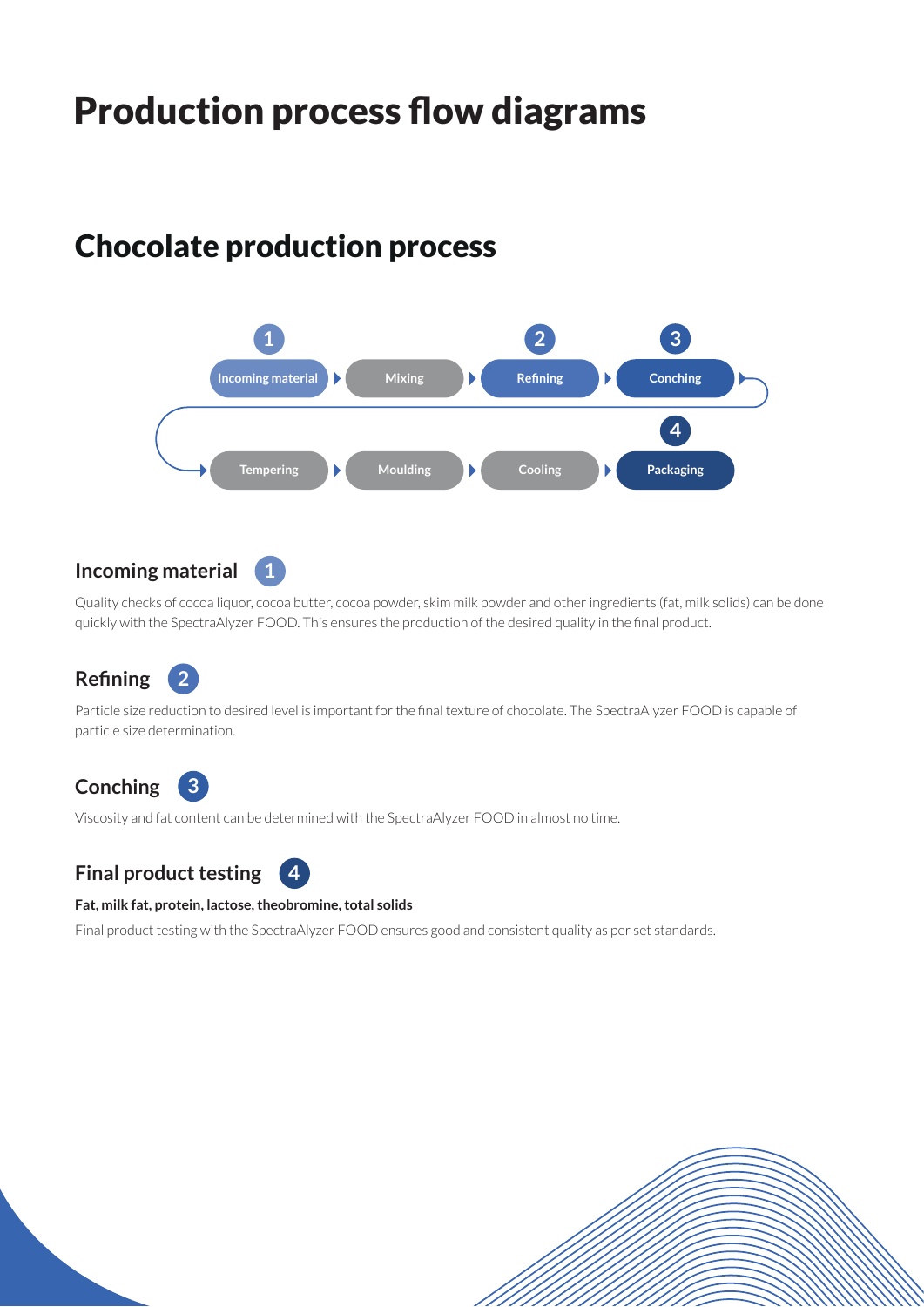

The SpectraAlyzer FOOD gives analysis results in almost no time and quality of the product can be maintained efficiently.

### Croissant production



**Incoming material**

**1**

**The SpectraAlyzer FOOD presents analysis of incoming raw material (flour, butter, sugar) resulting in utilization of good quality ingredients.**

### **Final product testing**

#### **Moisture, sucrose, total reducing sugars, fructose, glucose, ash, acidity**

**2**

The SpectraAlyzer FOOD gives analysis results in almost no time and quality of the product can be maintained efficiently.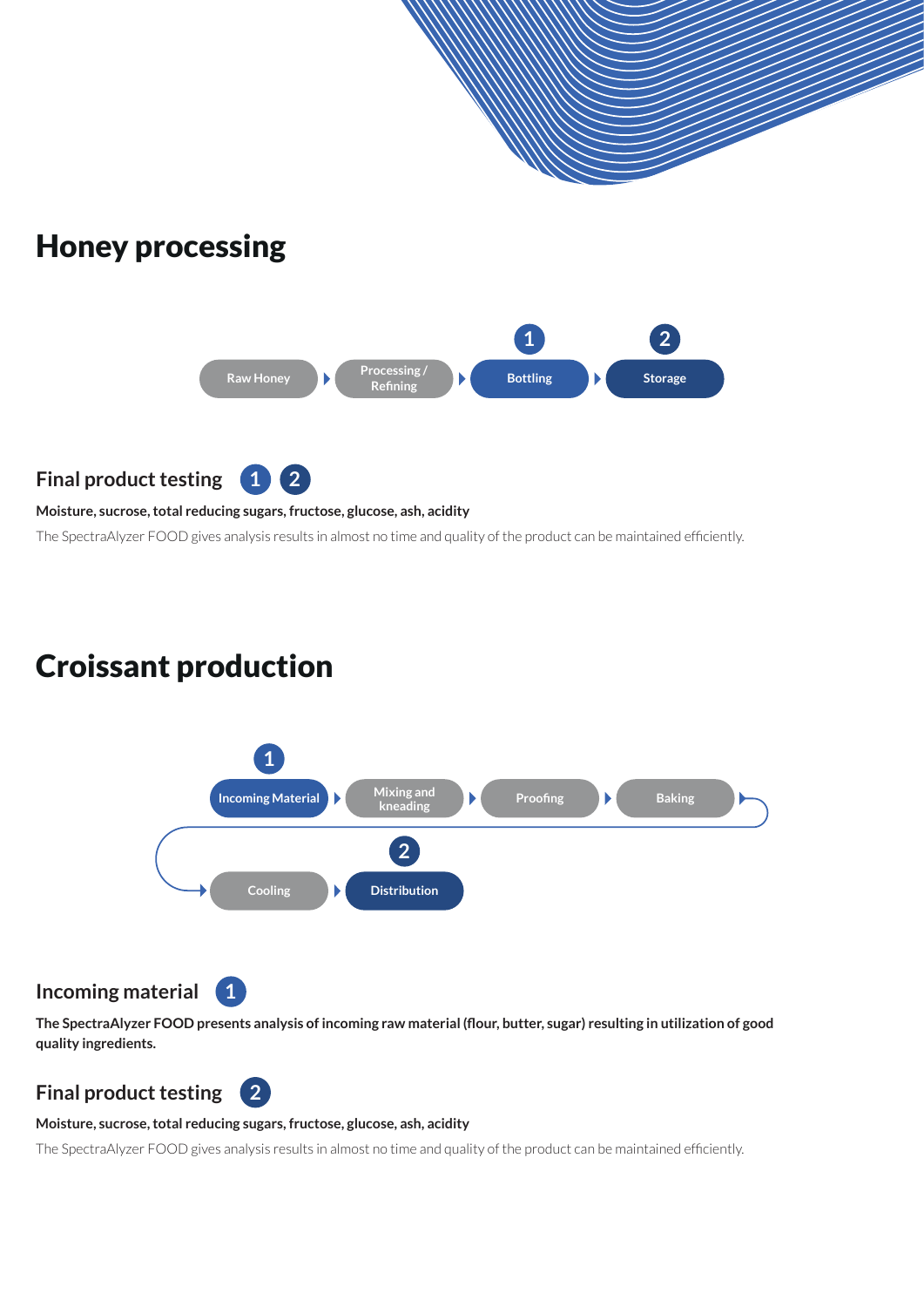![](_page_6_Figure_0.jpeg)

**Fat, protein, dry matter, sterols in liquid whole eggs, egg yolk and egg albumin can be analysed with the SpectraAlyzer FOOD simultaneously in less than a minute. This ensures an end product of consistent quality.**

### Whole egg powder production

![](_page_6_Figure_3.jpeg)

### **Incoming material**

![](_page_6_Picture_5.jpeg)

#### **Quality checks of liquid whole eggs (dry matter, fat, protein, sterols) can be done quickly with the SpectraAlyzer FOOD.**

This ensures usage of good quality material as well as the production of end product with desired composition.

### **Final product testing 2**

#### **Moisture content, fat, dry matter, protein, ash, water activity, peroxide value, color, sterol**

Final product testing with the SpectraAlyzer FOOD ensures good and consistent quality as per set standards.